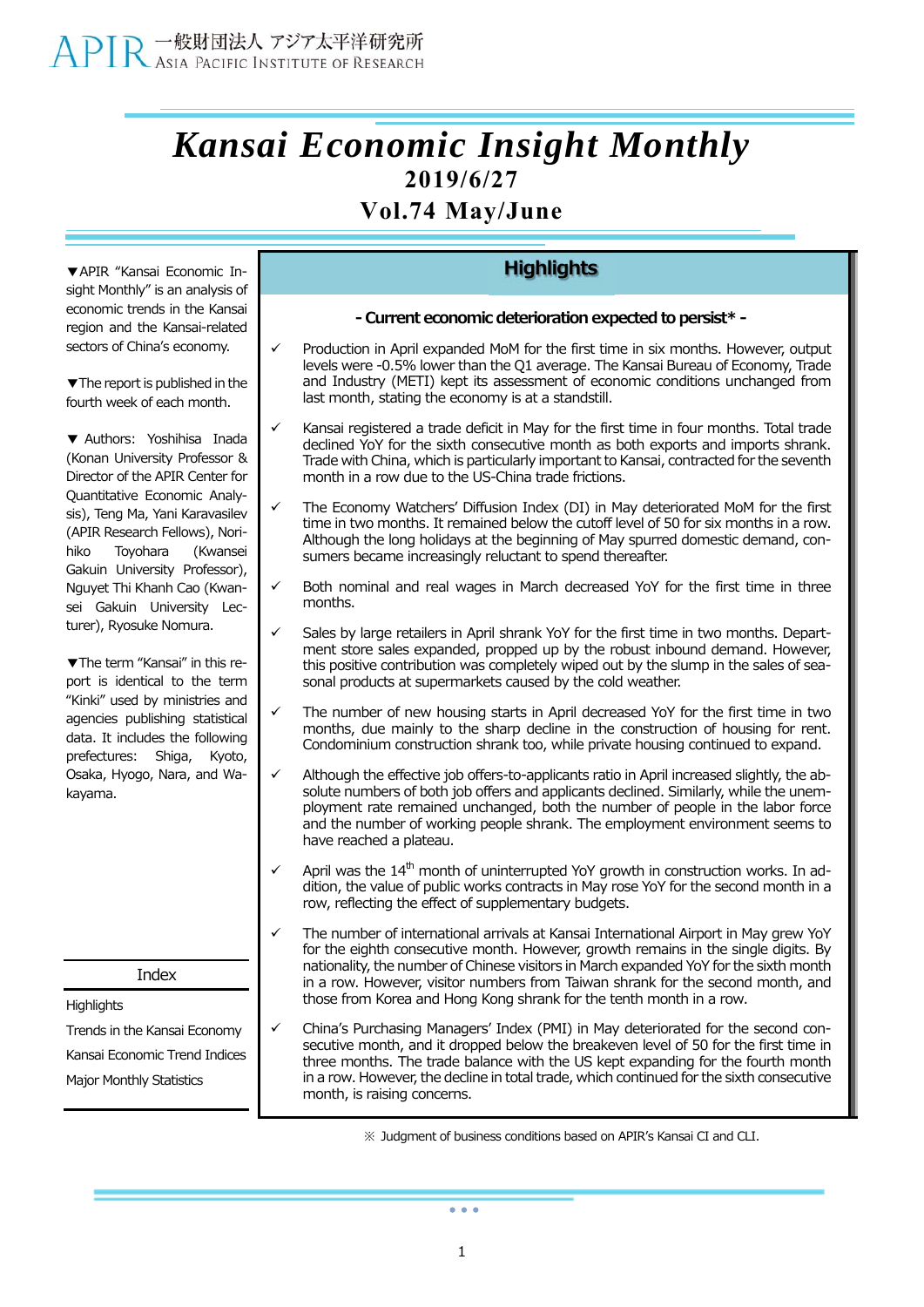

#### **Trends in the Kansai Economy**

**Criteria for determining the trends**

• **Production**: The trend is positive if there is at least a 0.5% MoM increase in the seasonally adjusted production index released by the Kansai Bureau of Economy, Trade and Industry. If there is a decrease of 0.5% or more, the trend is negative. Otherwise, the trend is stable.

• **Trade**: The trend is positive if there is an improvement in the trade balance of at least JPY 50 billion YoY based on the Osaka Customs trade statistics. If there is a deterioration of more than JPY 50 billion, the trend is negative. Otherwise, the trend is stable.

• **Sentiment**: The trend is positive if the Diffusion Index (DI) for the Kansai region published in the Cabinet Office "Economy Watchers Survey" improves by at least 1 point MoM. If it deteriorates by 1 point or more, the trend is negative. Otherwise, the trend is stable.

• **Consumption**: The trend is positive if the monthly large retail store sales index (all stores) compiled by the Kansai Bureau of Economy, Trade and Industry increases by at least 1% YoY. If it decreases by more than 1%, the trend is downward. Otherwise, the trend is stable.

• **Housing**: The trend is positive if new housing starts increase by 5% or more YoY based on the housing construction statistics published by the Ministry of Land, Infrastructure and Transport. If there is a decrease of 5% or more, the trend is negative. Otherwise, the trend is stable.

• **Employment**: The trend is positive if the seasonally adjusted effective job offerings-to-applicants ratio published by the Ministry of Health, Labor and Welfare improves by at least 0.01. If the ratio deteriorates by 0.01 or more, the trend is negative. Otherwise, the trend is stable.

Public Works: The trend is positive if the monetary value of public works contracts increases by at least 5% YoY based on the advance payment quarantees statistics released by West Japan Construction Assurance Ltd. If it decreases by 5% or more, the trend is negative. Otherwise, the trend is stable.

#### **Kansai Economic Trend Indices: Composite Index (CI) and Composite Leading Indicator (CLI) Long-term trends in CI and CLI (2013/1〜2019/5) Latest trends in CI and CLI (2018/3〜2019/5)**

102 103





2